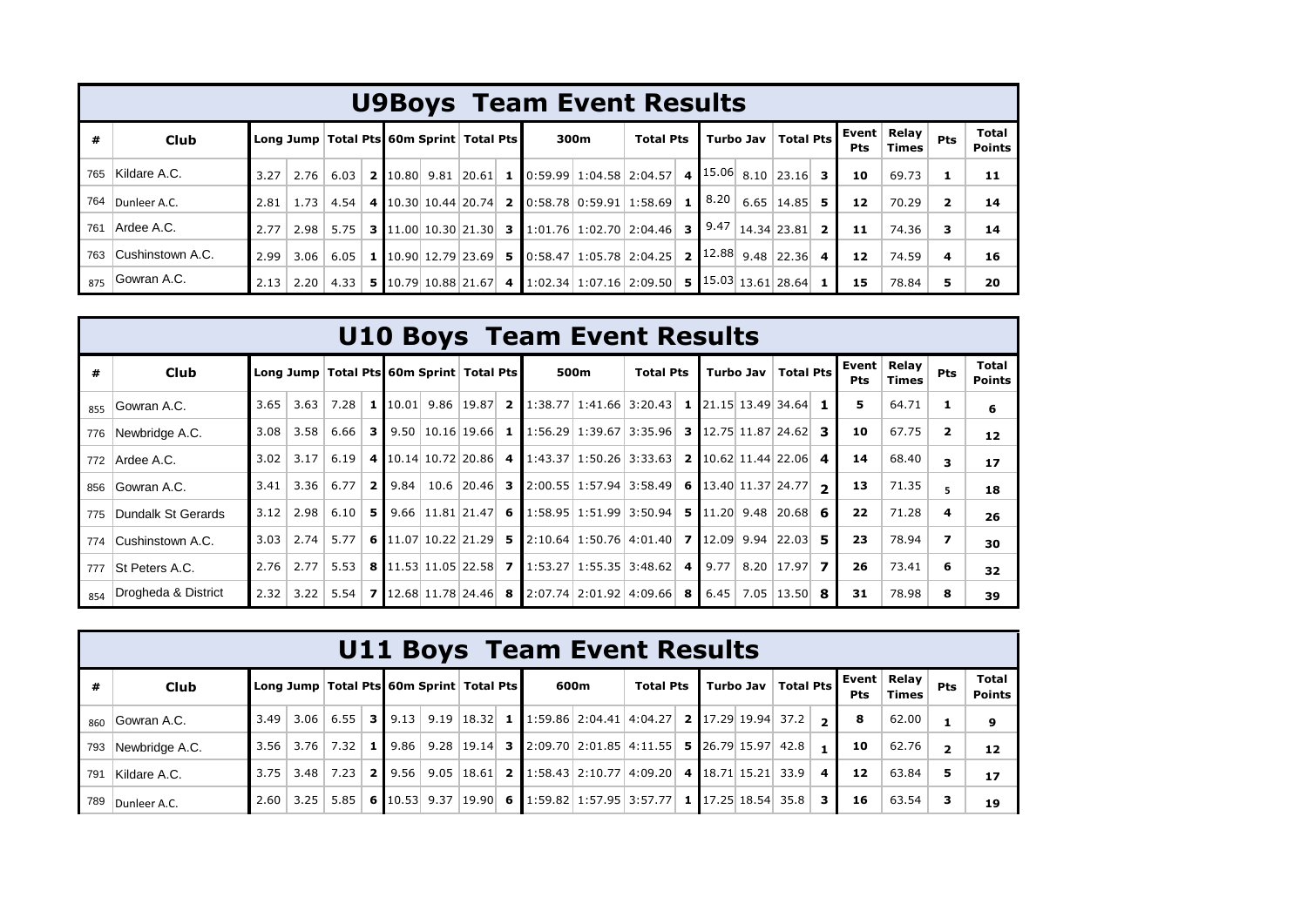| 795 Suncroft A.C.                      |  |  |  |  |  | 3.12 3.34 6.46 4 9.73 9.49 19.22 4 2:10.22 2:05.46 4:15.68 7 16.13 11.76 27.9 6 21                                                                                                         |  |  |    | 63.78 | 25 |
|----------------------------------------|--|--|--|--|--|--------------------------------------------------------------------------------------------------------------------------------------------------------------------------------------------|--|--|----|-------|----|
| 788 Celbridge A.C.                     |  |  |  |  |  | 3.40 2.85 6.25 <b>5</b> 10.55 10.26 20.81 <b>7</b> 1:59.26 2:09.22 4:08.48 <b>3</b> 13.97 12.13 26.10 <b>7</b>                                                                             |  |  | 22 | 67.64 | 29 |
| $\parallel$ 853 Blackrock (Louth) A.C. |  |  |  |  |  | 2.46 2.84 5.30 7 9.91 9.77 19.68 5 2:06.25 2:07.35 4:13.60 6 10.51 8.87 19.4 8                                                                                                             |  |  | 26 | 67.34 | 32 |
| $-794$ St Cocas A.C.                   |  |  |  |  |  | $\mid$ 2.58 $\mid$ 2.41 $\mid$ 4.99 $\mid$ 8 $\mid$ 10.18 11.49 $\mid$ 21.67 $\mid$ 8 $\mid$ 2:07.72 $\mid$ 2:08.00 $\mid$ 4:15.72 $\mid$ 8 $\mid$ 16.67 14.04 $\mid$ 30.7 $\mid$ 5 $\mid$ |  |  | 29 | 72.59 | 37 |

## **U12 Boys Team Event Results**

|     | Club                 |      |         |                      |  | Long Jump   Total Pts   60m Sprint   Total Pts |  |                                                                                              | 600m | <b>Total Pts</b> |      | <b>Shot Put</b> | <b>Total Pts</b>          |  | High Jump |      | <b>Total Pts</b> | Pts | Event Relay<br>Times | <b>Pts</b> | Total<br><b>Points</b> |
|-----|----------------------|------|---------|----------------------|--|------------------------------------------------|--|----------------------------------------------------------------------------------------------|------|------------------|------|-----------------|---------------------------|--|-----------|------|------------------|-----|----------------------|------------|------------------------|
|     | 807 Ardee A.C.       |      |         | $3.81$   3.22   7.03 |  |                                                |  | <b>1</b> 9.15 10.60 19.75 <b>2</b> 1:55.00 2:06.63 4:01.63 <b>2</b> 4.78 6.00 10.78 <b>3</b> |      |                  |      |                 |                           |  |           |      |                  | 8   | 64.39                |            | 10                     |
| 841 | Dunleer A.C.         |      |         |                      |  |                                                |  | $3.76$ $3.06$ $6.82$ 3 9.36 9.50 18.86 1 1:52.91 1:56.40 3:49.31 1 2.54 5.01 7.55 5          |      |                  |      |                 |                           |  |           |      |                  | 10  | 63.64                |            |                        |
| 863 | Gowran A.C.          | 3.67 | $-3.27$ | 6.94                 |  | <b>2</b> 9.86 10.42 20.28 3                    |  |                                                                                              |      |                  | 5.02 |                 | $6.29$   11.31   2   1.26 |  | 1.00      | 2.26 |                  | 8   | 66.67                |            |                        |
|     | 809 Cushinstown A.C. | 2.79 | 2.52    | 5.31                 |  |                                                |  | <b>5</b> 10.37 9.94 20.31 4 2:14.73 2:37.42 4:52.15 4 6.89 6.29 13.18 1                      |      |                  |      |                 |                           |  |           |      |                  | 14  | 70.01                | 4          | 18                     |
|     | 810 Cushinstown A.C. | 2.88 | 2.86    | 5.74                 |  |                                                |  | 4   10.75   10.23   20.98   5   2:19.98   2:20.45   4:40.43   3   5.74   6.29   12.03   4    |      |                  |      |                 |                           |  |           |      |                  | 16  | 72.25                |            |                        |

|     |                     |      |  |  |                                  |  |      | <b>U13 Boys Team Event Results</b>                                                                               |  |          |           |           |                  |     |                             |       |                               |
|-----|---------------------|------|--|--|----------------------------------|--|------|------------------------------------------------------------------------------------------------------------------|--|----------|-----------|-----------|------------------|-----|-----------------------------|-------|-------------------------------|
|     | <b>Club</b>         | 200m |  |  | Total Pts 60m Sprint   Total Pts |  | 600m | <b>Total Pts</b>                                                                                                 |  | Shot Put | Total Pts | High Jump | <b>Total Pts</b> | Pts | Event Relay<br><b>Times</b> | Pts I | <b>Total</b><br><b>Points</b> |
| 820 | Celbridge A.C.      |      |  |  |                                  |  |      | $36.18$ 31.29 67.47 3 11.05 12.13 23.18 1 1:53.12 1:55.91 3:49.03 1 3.80 8.96 12.76 2                            |  |          |           |           |                  | 8   | 59.34                       |       |                               |
|     | 819 Boyne A.C.      |      |  |  |                                  |  |      | $\vert$ 30.32 33.21 63.53 1 11.67 12.58 24.25 3 1:52.35 2:32.04 4:24.39 3 9.75 6.69 16.44 1                      |  |          |           |           |                  | 6   | 59.38                       |       | 10                            |
|     | 822 Kildare A.C.    |      |  |  |                                  |  |      | $32.67$ 31.62 64.29 <b>2</b> 12.00 11.70 23.70 <b>2</b> 1:59.72 2:06.82 4:06.54 <b>2</b> 4.10 5.60 9.70 <b>3</b> |  |          |           |           |                  | 11  | 60.01                       |       | 12                            |
| 864 | Drogheda & District |      |  |  |                                  |  |      | $39.53$ 36.25 75.78 4 13.3 13.6 26.83 4 2:09.01 2:20.95 4:29.96 4 3.52 5.78 9.30 4                               |  |          |           |           |                  | 15  | 70.40                       |       | 20                            |

|                    |      |                                             |  |      |                  |  | <b>U15 Boys Team Event Results</b>                                                                                                                          |                  |  |                                                                         |      |           |      |                  |            |                      |       |                               |
|--------------------|------|---------------------------------------------|--|------|------------------|--|-------------------------------------------------------------------------------------------------------------------------------------------------------------|------------------|--|-------------------------------------------------------------------------|------|-----------|------|------------------|------------|----------------------|-------|-------------------------------|
| Club               | 100m | <b>Total Ptsl</b>                           |  | 200m | <b>Total Pts</b> |  | 800m                                                                                                                                                        | <b>Total Pts</b> |  | Shot Put   Total Pts                                                    |      | High Jump |      | <b>Total Pts</b> | <b>Pts</b> | Event Relay<br>Times | Pts I | <b>Total</b><br><b>Points</b> |
| 833 Suncroft A.C.  |      |                                             |  |      |                  |  | 12.88 12.50 25.38 1 25.14 28.39 53.53 1 2:47.97 2:48.18 5:36.15 2 13.42 7.15 20.57 1                                                                        |                  |  |                                                                         |      |           |      |                  |            | 50.80                |       |                               |
| 878 Boyne A.C      |      | $13.44$ 13.53 $26.97$ 3 28.90 28.66 57.56 4 |  |      |                  |  |                                                                                                                                                             |                  |  | $8.23 \begin{array}{ c c c c c } 8.53 & 16.76 & \textbf{2} \end{array}$ | 1.35 | 1.25      | 2.60 |                  | 11         | 53.81                |       | 13                            |
| 832 St Peters A.C. |      |                                             |  |      |                  |  | $15.31$ $14.53$ $29.84$ <b>5</b> $29.62$ $26.35$ $55.97$ <b>2</b> $2:24.23$ $2:29.84$ $4:54.07$ <b>1</b> $\bullet$ 9.36 $\circ$ 5.54 $\circ$ 14.90 <b>3</b> |                  |  |                                                                         |      |           |      |                  | 11         | 56.77                |       |                               |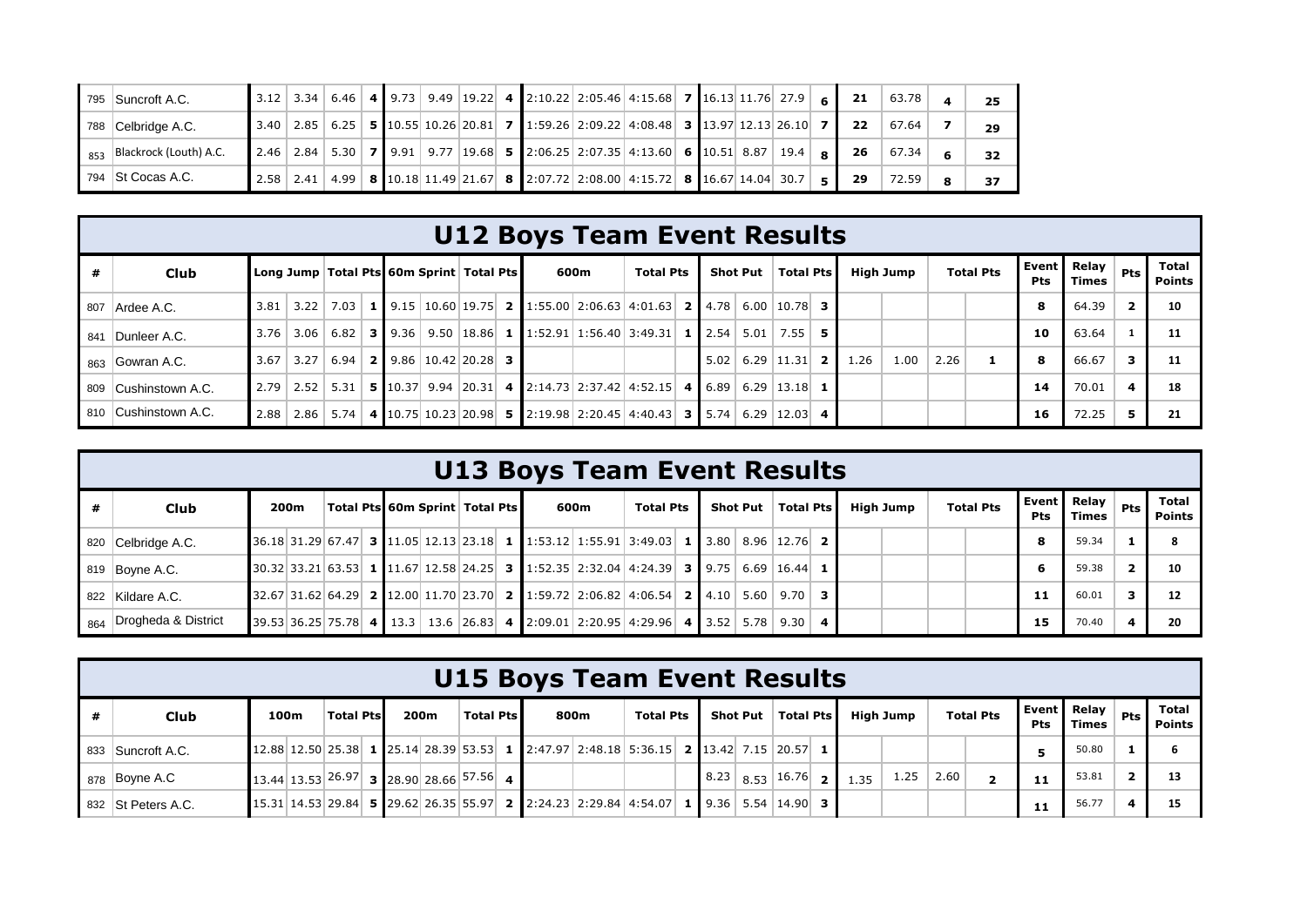|             | 880 Celbridge A.C.  |  |  |  |                                                 |  | $\vert$ 12.91 12.55 25.46 $\vert$ 2 27.39 28.86 56.25 3 2:48.96 2:49.23 5:38.19 3 4.08 8.2   |      | 12.28        |     |      |      | 13 | 54.01 |  |
|-------------|---------------------|--|--|--|-------------------------------------------------|--|----------------------------------------------------------------------------------------------|------|--------------|-----|------|------|----|-------|--|
| <b>8</b> 31 | Cushinstown A.C.    |  |  |  | $\vert$ 12.74 15.23 27.97 4 26.59 32.67 59.26 5 |  |                                                                                              | 6.14 | $7.89$ 14.03 | .45 | 1.35 | 2.80 |    | 59.03 |  |
| 868         | Drogheda & District |  |  |  |                                                 |  | $\mid$ 14.08 15.95 30.03 6 36.30 27.36 63.66 6 3:02.91 3:13.78 6:16.69 4 5.41 5.35 10.76 6 6 |      |              |     |      |      | 22 | 62.31 |  |

|     |                  |      |                  |      |                               |                                                |  |      | <b>U9Girls Team Event Results</b>                                         |       |      |                       |   |              |                       |                |                               |
|-----|------------------|------|------------------|------|-------------------------------|------------------------------------------------|--|------|---------------------------------------------------------------------------|-------|------|-----------------------|---|--------------|-----------------------|----------------|-------------------------------|
| #   | Club             |      |                  |      |                               | Long Jump   Total Pts   60m Sprint   Total Pts |  | 300m | <b>Total Pts</b>                                                          |       |      | Turbo Jav   Total Pts |   | Event<br>Pts | Relay<br><b>Times</b> | <b>Pts</b>     | <b>Total</b><br><b>Points</b> |
| 771 | Suncroft A.C.    | 2.98 | 2.80             |      |                               |                                                |  |      | 5.78 <b>2</b> 10.59 11.1 21.66 <b>1</b> 1:00.06 1:00.61 02:00.7 <b>2</b>  | 9.69  |      | $9.12$   18.81   1    |   | 6            | 72.34                 |                |                               |
| 769 | Dunleer A.C.     | 3.38 | 2.93             | 6.31 | $1 \mid 11.42 \mid 11$        | 22.37 2                                        |  |      | $\vert 0.57.38 \vert 1.03.00 \vert 02.00.4 \vert$ 1                       | 5.52  |      | $5.49$   11.01   5    |   | 9            | 72.68                 | $\overline{2}$ | 11                            |
| 767 | Celbridge A.C.   | 3.24 | 2.10             |      |                               |                                                |  |      | $5.34$ 3 11.67 10.7 22.38 3 1:16.64 1:16.97 02:33.6 6                     | 17.37 | 6.82 | $14.19$ 3             |   | 15           | 77.66                 | 3              | 18                            |
| 768 | Cushinstown A.C. |      | $2.43 \mid 1.73$ | 4.16 |                               | 4 11.84 12.1 23.90 4                           |  |      | $1:08.00 \mid 1:09.36 \mid 02:17.4 \mid$ 3                                | 6.99  |      | $5.29$   12.28   4    |   | 15           | 85.18                 | 5.             | 20                            |
| 876 | Gowran A.C.      | 1.79 | 1.67             |      |                               |                                                |  |      | $3.46$ 6 12.71 12.6 25.33 5 1:11.48 1:17.50 02:29.0 5                     | 6.29  |      | $9.55$   15.84   2    |   | 18           | 81.91                 | 4              | 22                            |
| 770 | St Cocas A.C.    | 2.08 | 1.52             | 3.60 | $5 \mid 13.98 \mid 11.4 \mid$ |                                                |  |      | $\begin{bmatrix} 25.37 \end{bmatrix}$ 6   1:12.45   1:13.23   02:25.7   4 | 5.00  | 3.97 | 8.97                  | 6 | 21           | 87.14                 | 6              | 27                            |

|     |                     |      |      |                                              |   |      |                                        |                     | <b>U10 Girls Team Event Results</b>                                                          |      |                             |   |      |           |                                     |                |                     |                |                |                        |
|-----|---------------------|------|------|----------------------------------------------|---|------|----------------------------------------|---------------------|----------------------------------------------------------------------------------------------|------|-----------------------------|---|------|-----------|-------------------------------------|----------------|---------------------|----------------|----------------|------------------------|
| #   | Club                |      |      | Long Jump   Total Pts 60m Sprint   Total Pts |   |      |                                        |                     |                                                                                              | 500m | <b>Total Pts</b>            |   |      | Turbo Jav | <b>Total Pts</b>                    |                | Event<br><b>Pts</b> | Relay<br>Times | <b>Pts</b>     | Total<br><b>Points</b> |
| 784 | Ratoath A.C.        | 3.37 | 3.28 | $6.65$ 1                                     |   | 9.83 |                                        | $9.90$   19.73   2  | $1:41.28$ 1:44.43 3:25.71 1                                                                  |      |                             |   |      |           | $5.26 \mid 10.58 \mid 15.84 \mid$ 7 |                | 11                  | 64.67          | 1              | 12                     |
| 786 | Thomastown A.C.     | 3.20 | 3.40 | 6.60                                         |   |      | <b>2</b> 11.00 10.30 21.30 5           |                     | $1:43.70$   1:42.99   3:26.69   2   10.12   11.33   21.45                                    |      |                             |   |      |           |                                     | з.             | 12                  | 67.91          | 3              | 15                     |
| 783 | Newbridge A.C.      | 3.04 | 3.10 | 6.14                                         |   |      | 4 $10.19 \mid 10.08 \mid 20.27 \mid$ 3 |                     |                                                                                              |      | $1:45.12$ $1:55.69$ 3:40.81 |   |      |           | 4 11.03 10.40 21.43                 | 4              | 15                  | 69.97          | 4              | 19                     |
| 782 | Glenmore A.C.       | 3.11 | 2.46 | 5.57                                         | 6 | 9.93 |                                        | 9.79 19.72 <b>1</b> | $1:46.06$ 1:41.76 3:27.82                                                                    |      |                             | 3 | 7.77 |           | 7.15   14.92                        | -9             | 19                  | 66.97          | $\overline{2}$ | 21                     |
| 785 | St Peters A.C.      | 3.02 | 3.29 | 6.31                                         |   |      | <b>3</b> 10.97 10.23 21.20 4           |                     | $1:59.49$ 2:00.38 3:59.87 9                                                                  |      |                             |   | 9.70 |           | $6.82$   16.52   6                  |                | 22                  | 71.11          | 5              | 27                     |
| 858 | Gowran A.C.         | 2.6  | 2.79 | 5.39                                         |   |      | <b>8</b> 10.40 11.4 21.75 6            |                     | $\mid$ 1:57.88 1:51.72 3:49.60 6 15.17 13.71 28.88                                           |      |                             |   |      |           |                                     | $\overline{2}$ | 22                  | 76.86          | $\mathbf{9}$   | 31                     |
| 779 | Boyne A.C.          | 3.15 | 2.63 |                                              |   |      | $5.78$ 5 10.93 11.06 21.99 8           |                     | $1:51.79$ 1:52.27 3:44.06 5                                                                  |      |                             |   |      |           | $8.41$ 7.08 15.49 8                 |                | 26                  | 71.76          | 6              | 32                     |
| 780 | Cushinstown A.C.    | 2.00 | 2.78 | 4.78                                         |   |      |                                        |                     | 10 12.06 12.61 24.67 10 1:55.45 1:54.24 3:49.69 7 15.61 13.40 29.01                          |      |                             |   |      |           |                                     | -1             | 28                  | 76.64          | 8              | 36                     |
| 857 | Drogheda & District | 2.74 | 2.82 | 5.56                                         |   |      | 7 11.38 10.51 21.89 7                  |                     | $2:08.20$ 2:00.21 4:08.41 10 6.28                                                            |      |                             |   |      |           | $5.32$   11.60   10                 |                | 34                  | 73.06          | 7              | 41                     |
| 859 | Gowran A.C.         | 2.41 | 2.85 | 5.26                                         |   |      | <b>9</b> 11.56 12.4 23.95 <b>9</b>     |                     | $\vert 1:58.90 \vert 1:56.20 \vert 3:55.10 \vert 8 \vert 10.90 \vert 6.23 \vert 17.13 \vert$ |      |                             |   |      |           |                                     |                | 31                  | 79.25          | 10             | 41                     |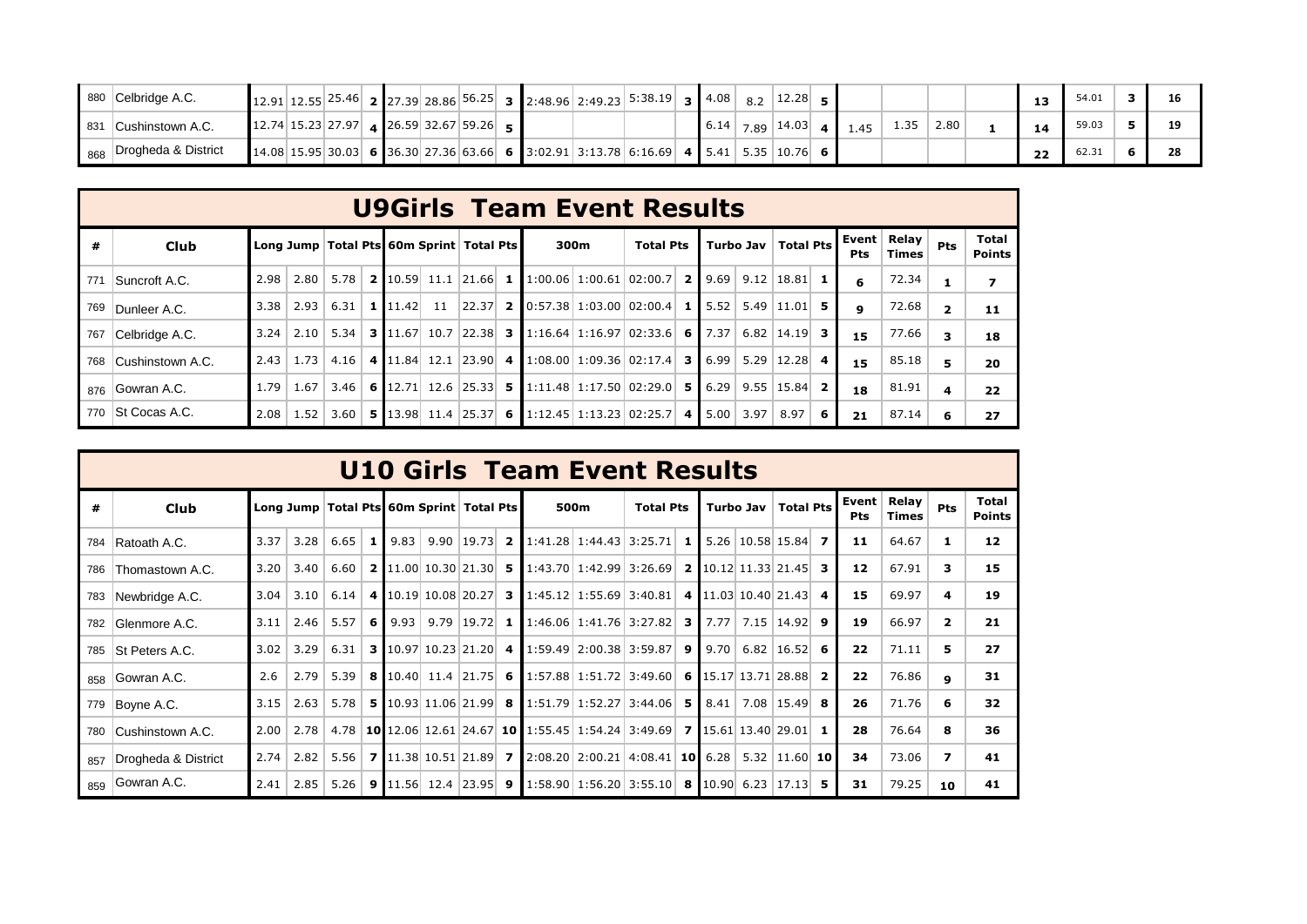|     |                     |      |      |                                              |     |                |                |  |      | <b>U11 Girls Team Event Results</b>                                                                    |      |           |                            |                  |                     |                |                |                        |
|-----|---------------------|------|------|----------------------------------------------|-----|----------------|----------------|--|------|--------------------------------------------------------------------------------------------------------|------|-----------|----------------------------|------------------|---------------------|----------------|----------------|------------------------|
| #   | <b>Club</b>         |      |      | Long Jump   Total Pts 60m Sprint   Total Pts |     |                |                |  | 600m | <b>Total Pts</b>                                                                                       |      | Turbo Jav | <b>Total Pts</b>           |                  | Event<br><b>Pts</b> | Relay<br>Times | Pts            | Total<br><b>Points</b> |
| 798 | Dundalk St Gerards  | 3.31 | 3.18 | 6.49                                         |     | $1$ 10.28 9.52 |                |  |      | $\vert 19.80 \vert$ 3 2:00.71 2:15.76 4:16.47 3                                                        |      |           | $9.86$   13.19   23.05     | -1               | 8                   | 65.00          | $\overline{2}$ | 10                     |
| 800 | <b>KCH</b>          | 3.06 | 2.74 |                                              |     |                |                |  |      | 5.80 3 10.10 9.67 19.77 2 2:05.11 2:05.95 4:11.06 1                                                    | 7.89 |           | $8.58$   16.47             | 9                | 15                  | 64.25          | 1              | 16                     |
| 803 | St Laurence O Toole | 2.33 | 3.45 | 5.78                                         | 4   | 9.44           | $9.48$ 18.92 1 |  |      | $2:08.24$ 2:13.69 4:21.93 5                                                                            |      |           | $10.00$ 10.63 20.63        | -5               | 15                  | 64.72          | з.             | 18                     |
| 805 | Thomastown A.C.     | 2.61 | 2.78 | 5.39                                         |     |                |                |  |      | 8 10.20 9.73 19.93 5 2:09.24 2:06.35 4:15.59 2 16.47 6.53 23.00                                        |      |           |                            | $\overline{2}$   | 17                  | 68.74          | 8              | 25                     |
| 802 | St Cocas A.C.       | 2.88 | 2.65 |                                              |     |                |                |  |      | 5.53 7 10.29 9.84 20.13 8 2:11.46 2:16.73 4:28.19 7 10.75 10.43 21.18                                  |      |           |                            | $\boldsymbol{4}$ | 26                  | 64.88          | 4              | 30                     |
| 861 | Gowran A.C.         | 2.66 | 2.63 | 5.29                                         | 9   | 9.74           | $10.2$ 19.94 6 |  |      | $2:10.90$ 2:19.45 4:30.35 8                                                                            |      |           | 13.59 7.90 21.49           | 3                | 26                  | 67.51          | 6              | 32                     |
| 801 | Newbridge A.C.      | 2.41 | 2.75 |                                              |     |                |                |  |      | $5.16$   11   10.21   9.86   20.07   7   2:13.24   2:10.89   4:24.13   6                               |      |           | $9.61$   10.94   20.55     | -6               | 30                  | 66.18          | 5.             | 35                     |
| 886 | Dunleer A.C.        | 3.04 | 2.17 | 5.21                                         |     |                |                |  |      | 10   9.72   10.11   19.83   4   2:06.73   2:10.54   4:17.27   4                                        | 6.19 |           | $8.07$   14.26   10        |                  | 28                  | 68.18          | 7              | 35                     |
| 796 | Celbridge A.C.      | 2.75 | 2.87 | 5.62                                         | 5   |                |                |  |      | <b>11</b> $2:25.93$ $2:07.45$ $4:33.38$ <b>9</b>                                                       |      |           | $6.65$   11.21   17.86   8 |                  | 33                  | 68.82          | 9              | 42                     |
| 804 | St Peters A.C.      | 2.53 | 3.05 | 5.58                                         | - 6 |                |                |  |      | $\vert$ 9.70 $\vert$ 10.56 $\vert$ 20.26 $\vert$ 9 $\vert$ 2:34.33 2:13.09 4:47.42 10 7.87 10.83 18.70 |      |           |                            | $\overline{ }$   | 32                  | 70.44          | 10             | 42                     |
|     | 852 Blackrock A.C.  | 3.08 | 2.80 | 5.88                                         |     |                |                |  |      | 2 10.34 10.4 20.77 10 2:34.33 2:35.57 5:09.90 11 7.88                                                  |      |           | $5.72$   13.60   11        |                  | 34                  | 76.54          | 11             | 45                     |

|   |                         |      |               |      |      |                                              | <b>U12 Girls Team Event Results</b>                                                                                                   |      |                  |      |                 |                  |    |      |           |      |                         |                            |                       |       |                               |
|---|-------------------------|------|---------------|------|------|----------------------------------------------|---------------------------------------------------------------------------------------------------------------------------------------|------|------------------|------|-----------------|------------------|----|------|-----------|------|-------------------------|----------------------------|-----------------------|-------|-------------------------------|
| # | Club                    |      |               |      |      | Long Jump   Total Pts 60m Sprint   Total Pts |                                                                                                                                       | 500m | <b>Total Pts</b> |      | <b>Shot Put</b> | <b>Total Pts</b> |    |      | High Jump |      | <b>Total Pts</b>        | <b>Event</b><br><b>Pts</b> | Relay<br><b>Times</b> | Pts I | <b>Total</b><br><b>Points</b> |
|   | 817 Glenmore A.C.       |      | $3.46$   3.59 | 7.05 |      |                                              | <b>1</b> 9.16 9.27 18.43 <b>1</b> 2:09.30 2:15.39 4:24.69 <b>3</b> 4.83 4.29                                                          |      |                  |      |                 | 9.12             |    |      |           |      |                         | 9                          | 61.59                 |       | 10                            |
|   | 816 Dundalk St Gerards  |      |               |      | 9.57 |                                              | 9.54   19.11   3   2:02.25   2:13.02   4:15.27   1   4.85   4.47                                                                      |      |                  |      |                 | 9.32             | 3  | 1.15 | 1.05      | 2.20 | $\mathbf{3}$            | 10                         | 63.64                 |       | 12                            |
|   | 815 Cushinstown A.C.    | 3.06 | 2.80          | 5.86 |      | 4 $10.09$ 9.71 19.80 5                       |                                                                                                                                       |      |                  | 5.64 | 5.38            | 11               |    | 1.28 | 1.20      | 2.48 | 1                       |                            | 63.81                 |       | 14                            |
|   | 814 Celbridge A.C.      | 3.28 | 2.89          | 6.17 |      |                                              | <b>2</b> $\begin{bmatrix} 9.18 & 9.57 & 18.75 \end{bmatrix}$ <b>2</b> $\begin{bmatrix} 2.08.26 & 2.22.93 & 4.31.19 & 4 \end{bmatrix}$ |      |                  |      |                 |                  |    | 1.25 | 1.00      | 2.25 | $\overline{\mathbf{2}}$ | 10                         | 63.86                 |       | 14                            |
|   | $B_{47}$ Blackrock A.C. | 2.74 | 2.86          | 5.60 |      |                                              | <b>5</b> 10.09 9.46 19.55 4 2:05.77 2:12.29 4:18.06 2 5.17 5.49                                                                       |      |                  |      |                 | 10.7             |    |      |           |      |                         | 13                         | 66.30                 |       | 18                            |
|   | 877 Drogheda & District |      | $3.06$ 2.97   | 6.03 |      |                                              | <b>3</b> 10.40 10.30 20.70 6 2:24.33 2:31.77 4:56.10 6 4.57 3.93                                                                      |      |                  |      |                 | 8.50             | -5 |      |           |      |                         | 20                         | 70.98                 | 6     | 26                            |
|   | 862 Drogheda & District |      | $2.84$   2.63 | 5.47 |      |                                              | <b>6</b> 10.56 10.2 20.74 <b>7</b> 2:03.54 2:29.71 4:33.25 <b>5</b> 2.19                                                              |      |                  |      | 4.52            | 6.71             |    |      |           |      |                         | 24                         | 71.29                 |       | 31                            |